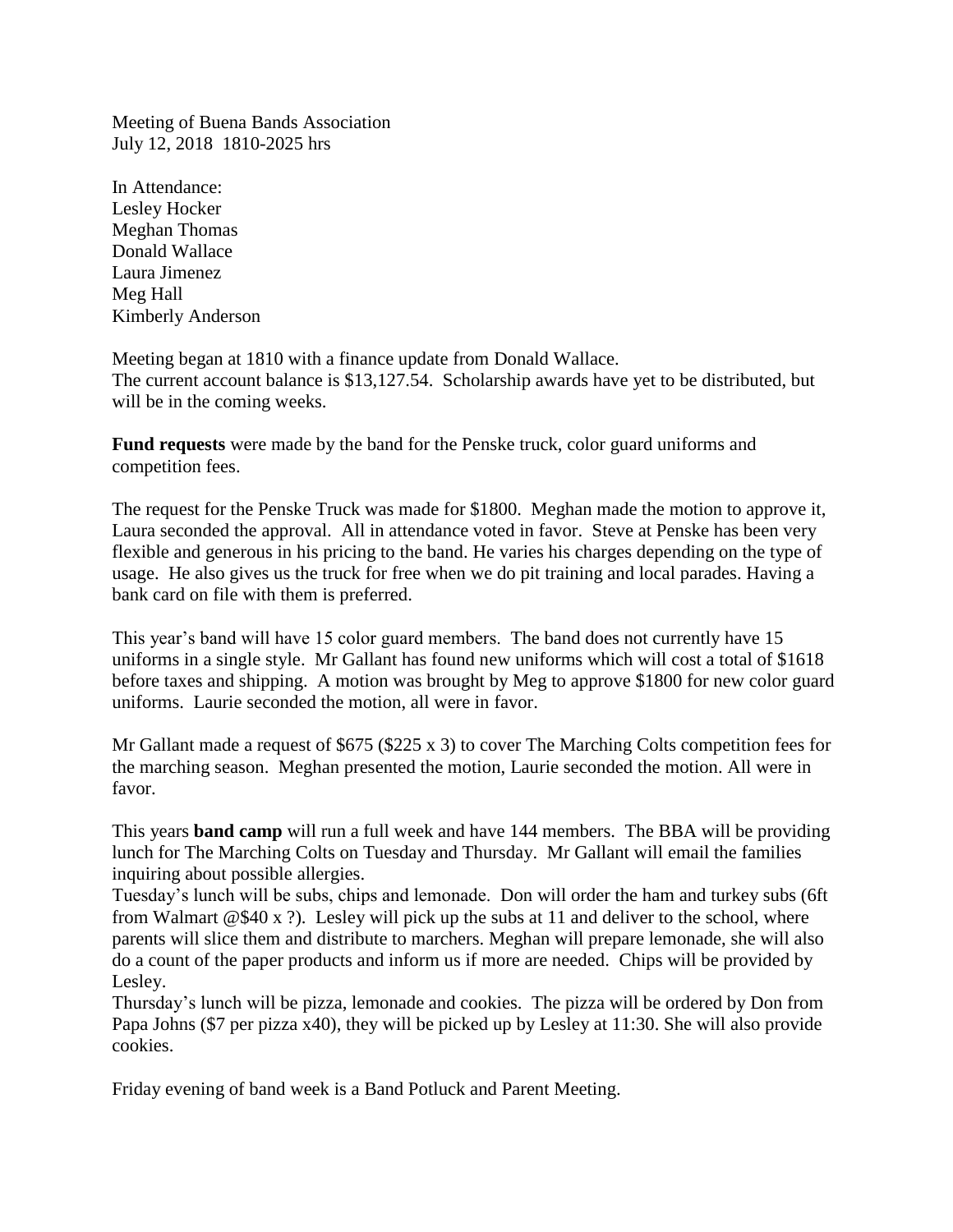The evening will begin with a Band Parent PreView at 4:45 on the field. At 5:15 there will be a band parent meeting in the pod. At this time, Mr Gallant will share information regarding the upcoming season and Lesley will give parents information about BBA including an accounting of the funds distribution from last year, and volunteer requirements for those wishing to receive a scholarship in the future. Assistance is needed with receiving food dishes and setting up. BBA registration will be held this evening. Membership cost is \$35 which includes membership in the BBA, discounts to local businesses and ten tickets to local games (pending approval from the new director of athletics). A donation of \$10 for away game meals is highly encouraged.

## **Potluck Requests**

Freshmen - Entree Sophomores - Side Dish Juniors - Dessert Seniors - Drinks

Paper goods will be provided by the BBA.

## **2018 Marching Colts Schedule Updates**

8/17 Home Game 8/18 Pit and Truck Meeting 9-12am 8/24 Away Game 9/4 Mass Band Rehearsal 5-7 9/7 Home Game Mass Band 9/14 Home Game 10/5 HomeGame HOMECOMING 10/12 Home Game vs Nogales 10/19 Away Game 10/20 Competition - Flowing Wells 10/26 Away Game 10/27 Competition - Ironwood Ridge 11/2 Playoffs? 11/3 State Marching Band Competition - Phoenix 11/17 Super State Competition ?

\*Away games are all pending travel funding.

## **Fundraising**

Mr Gallant introduced the Victory Online Fundraiser to the group. Other options included soliciting local corporate sponsors, having concerts with tickets purchased or concessions in the park, returning to Art/Cars in the Park and selling Outback tickets.

The band members will be having fundraisers which are credited to their CHARMS accounts starting the first week of school. They will start with Brews Brothers Coffee, cookie dough and Christmas wreaths this fall.